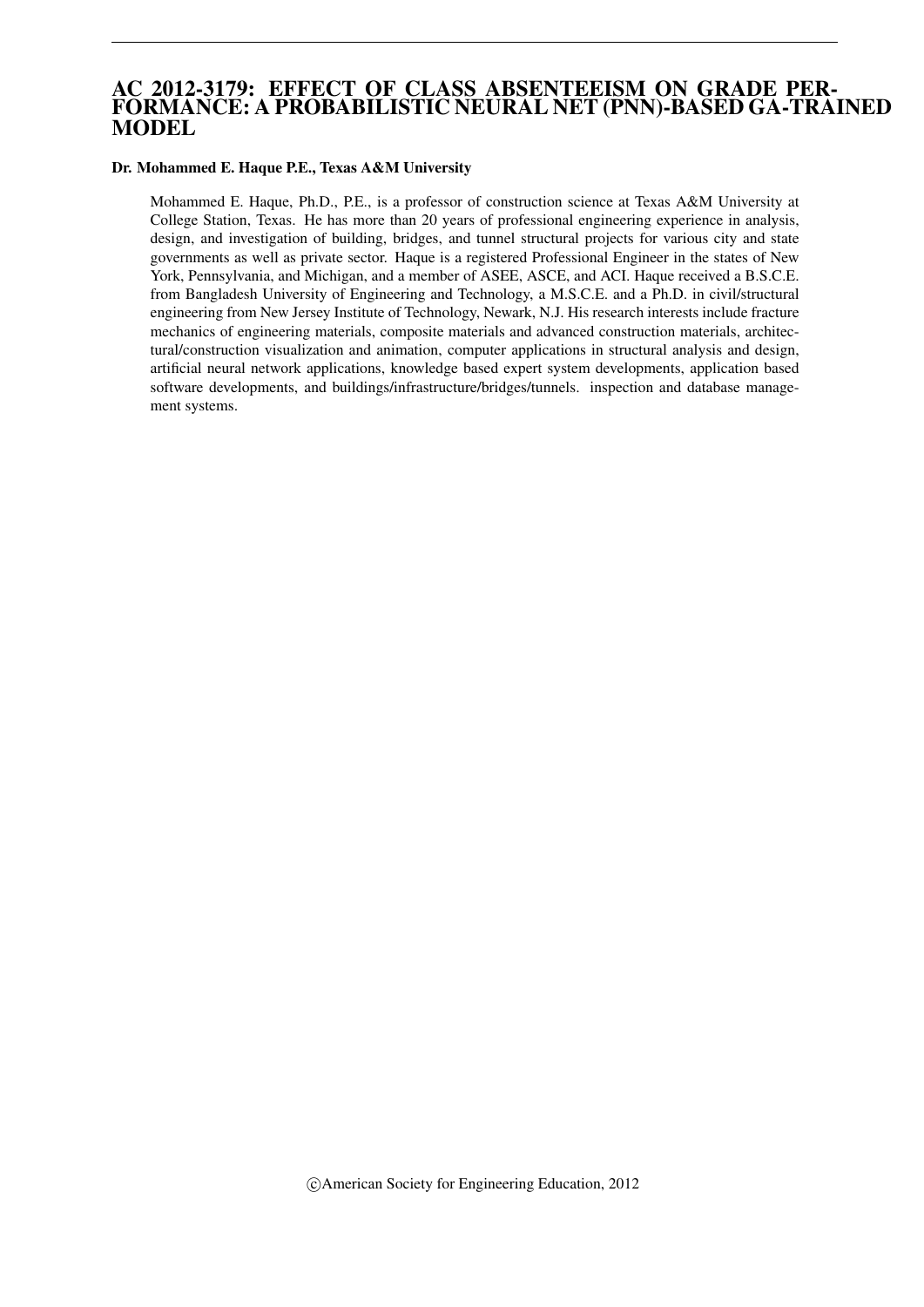# **Effect of Class Absenteeism on Grade Performance: A Probabilistic Neural Net (PNN) based GA trained model**

#### **Abstract**

Most faculty inherently believe that students who frequently miss class significantly increase their likelihood of poor grades by doing so. The purpose of this research was to develop a Probabilistic Neural Net (PNN) based Genetic Algorithm to assess the relationship between absenteeism and student grade performance in a structural systems course taught by the author. The model was trained to classify the outcomes (pass/fail) of 130 students using records of class attendance and end-of-course final grades. The relative importance/weight of attendance on final grades was then determined. It was found that course attendance and grade performance were positively correlated. The model was then used to accurately predict the success rate of a new group of 80 students based on provided attendance records. Overall, this research shows that the developed PNN based GA model can be used to predict the outcome of student performance in the structural systems class based on anticipated class absence patterns.

#### **Introduction**

It is widely believed in academia, that consistent class attendance is a key factor in the academic success of students. Several studies have quantitatively confirmed this belief, revealing that absenteeism negatively impacts student academic performance<sup>1-5</sup>. Stanca<sup>6</sup> used a large panel data set from an introductory microeconomics course to correlate the effects of attendance on course performance. Overall, the research results indicated that, even after controlling for unobservable student characteristics (such as ability, effort, and motivation), attendance still exhibited a statistically significant and quantitatively relevant effect on student achievement. Marburger<sup>7</sup> investigated the relationship between students' absenteeism and subsequent exam performance in a basic microeconomics course. Records were maintained regarding the specific class sessions missed by students throughout the semester. Records were also kept of the sessions wherein course materials relating to specific multiple-choice test questions were discussed. A qualitative choice model revealed that students who missed class on a particular date were significantly more likely to respond incorrectly to questions relating to that session's material than were students who had been present. Choudhury<sup>8</sup> used a multiple regression analysis to examine the relationship between absenteeism and final grade performance in a construction materials and methods course. External factors including the differences in academic ability, quiz performance, and student gender were also included in the model to determine if absenteeism maintained its role as a statistically relevant factor in grade performance. The findings generated from the analysis indicated that attendance and academic ability of a student positively correlated with student performance in the course.

For many years, the application of artificial neural networks in pattern recognition and classification has been extensively studied. Various network architectures including multilayer perceptron (MLP) neural networks, radial basis function (RBF) neural networks, self-organizing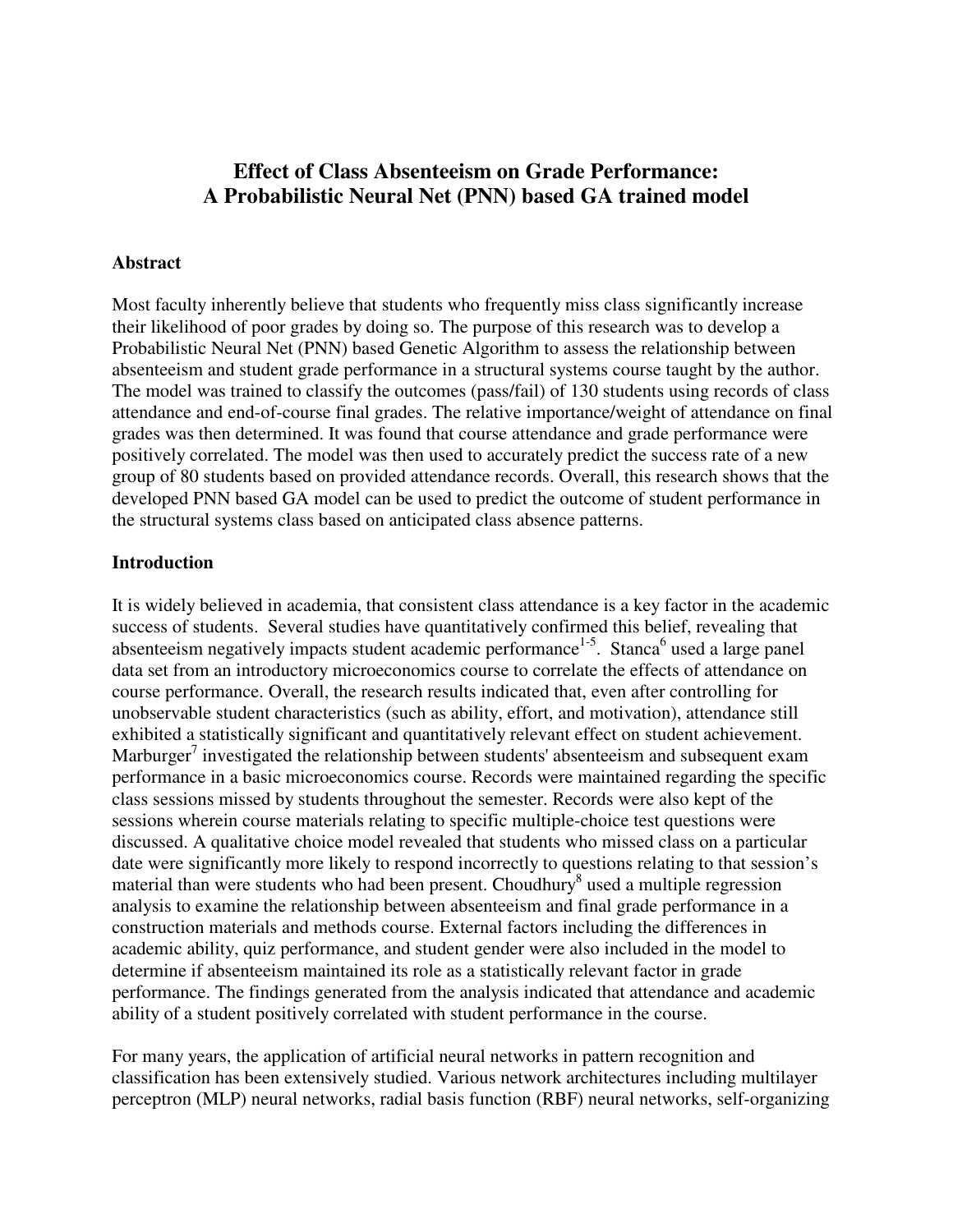map (SOM) neural networks, and probabilistic neural networks (PNN) have been proposed. Because of its ease of model training and its sound statistical foundation in Bayesian Estimation Theory, PNNs have become effective tools for solving a wide range of classification problems<sup>9</sup>. Kramer, Mckay, and Belina<sup>10</sup> used an array of three PNNs to classify signals of an electrocardiogram (ECG) in biomedical applications; Romero, Touretzky, and Thibadeau<sup>11</sup> applied PNNs to Chinese Optical Character Recognition (OCR). Haque and Sudhakar<sup>12</sup> applied ANN Back-propagation (BP) to predict fracture toughness in micro alloy steel.

The author believes that an artificial neural network (ANN) model can similarly be trained to classify the correlation between student performance (pass/fail or grades A, B, C, D, F) and external factors. Hence, the author's objective of this research was to implement a Probabilistic Neural Net (PNN) based Genetic Algorithm model to determine the effect of absenteeism on overall student grade performance in his Structural Systems II course.

### **Research Methodology**

# *Course and Study Population*

The author teaches the Structural Systems II (COSC 421) course for senior undergraduate students in the Construction Science Department. The main objective of the course is to teach the analysis, design, and construction perspectives behind structural systems, mainly for reinforced concrete and steel structures. The author uses his course website in addition to textbook and references. Students have access to lecture notes, problem-solving approaches that include logic tables and flowcharts, practice problems, and reference links. Students were required to earn at least a grade "C" to pass this required course. Hence, for this research, the author considered grades "A", "B", and "C" as "PASS" grade, and grades "D" and "F" as "FAIL" grade. The author then assembled the attendance records and final grades of 210 former students over the course of three consecutive semesters (Fall, Spring, and Summer). In each of these semesters, course contents were divided into three segments, and at the end of each segment, students appeared a comprehensive test. Based on the performance of three tests (EXAM-1, -2 and -3) a student received the final grade. Student absences were thus monitored as follows:

Absence Group 1 = Number of absences in segment 1 (first day of semester to day of EXAM-1). Absence Group  $1 =$  Number of absences in segment 2 (day after EXAM-1 to day of EXAM-2). Absence Group 3 = Number of absences in segment 3 (day after EXAM-2 to day of EXAM-3).

### *Probabilistic Neural Net (PNN) based Genetic Algorithm model*

Probabilistic neural networks (PNNs) was first proposed by Specht<sup>13</sup> in the early 90's, to fulfil their predominant role as classifiers. By implementing a statistical algorithm called kernel discriminant analysis, PNNs are capable of mapping input patterns to any number of classifications. The basis of the algorithm divides operations into a multilayered feed forward neural network with four layers, (1) Input Layer, (2) Pattern Layer, (3) Summation Layer, and (4) Output Layer. Figure 1 shows a typical PNN architecture. In the model, the input layer distributes data to "neurons" in the pattern layer, and the neuron of the pattern layer computes its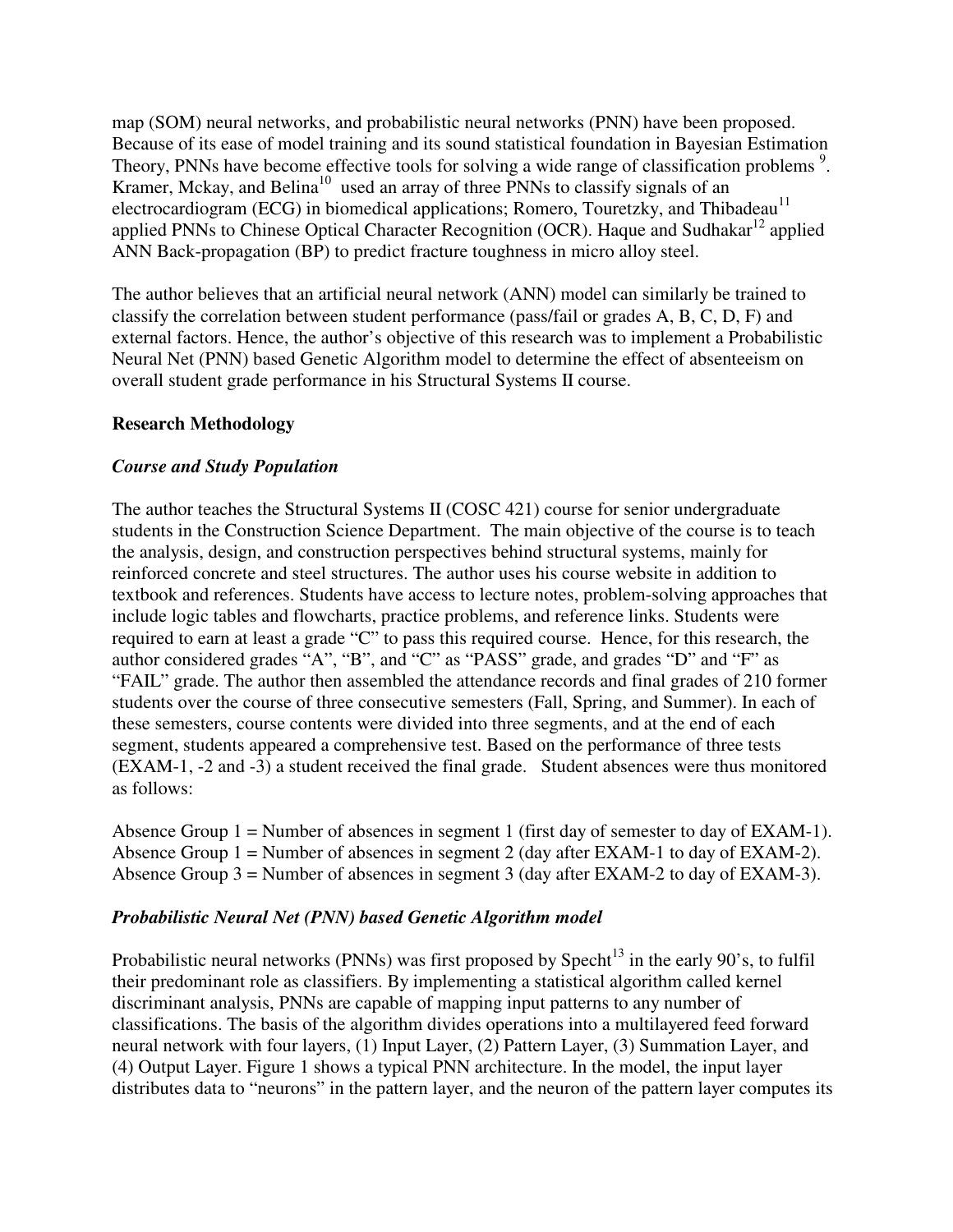output. The neurons of the summation layer then compute the maximum likelihood of a pattern being classified into a particular class by summarizing and averaging the output of all neurons belonging to the same class.



Figure 1. Architecture of a PNN

In this study, the author used "NeuroShell Classifier" (Ward Systems Group, Inc.) to train and evaluate a relevant model. The model was trained using three inputs (three class absence groups) and one output ("PASS" vs."FAIL") using 130 student records. A new set of 80 student records was then used to evaluate the trained model.

### *Network Training Results*

After 152 generation of Genetic algorithm training, the highest number of correct classification plateau was reached, and the model correctly classified 110 records out of 130 (84.62%). Table –1 shows the corresponding network agreement matrix statistics. As shown by the matrix, the network correctly classifies 85.2% (98 of 115) of the "PASS" grades and 80.0% (12 of 15) of the "FAIL" grades. During training it was also observed that the three inputs (absence groups) possessed an unequal bearing on student success. Significance factors for the three inputs were 0.407 for Absence Group 1, 0.315 for Group 2, and 0.278 for Group 3; clearly highlighting the dominant impact Group 1 absences have on student outcome.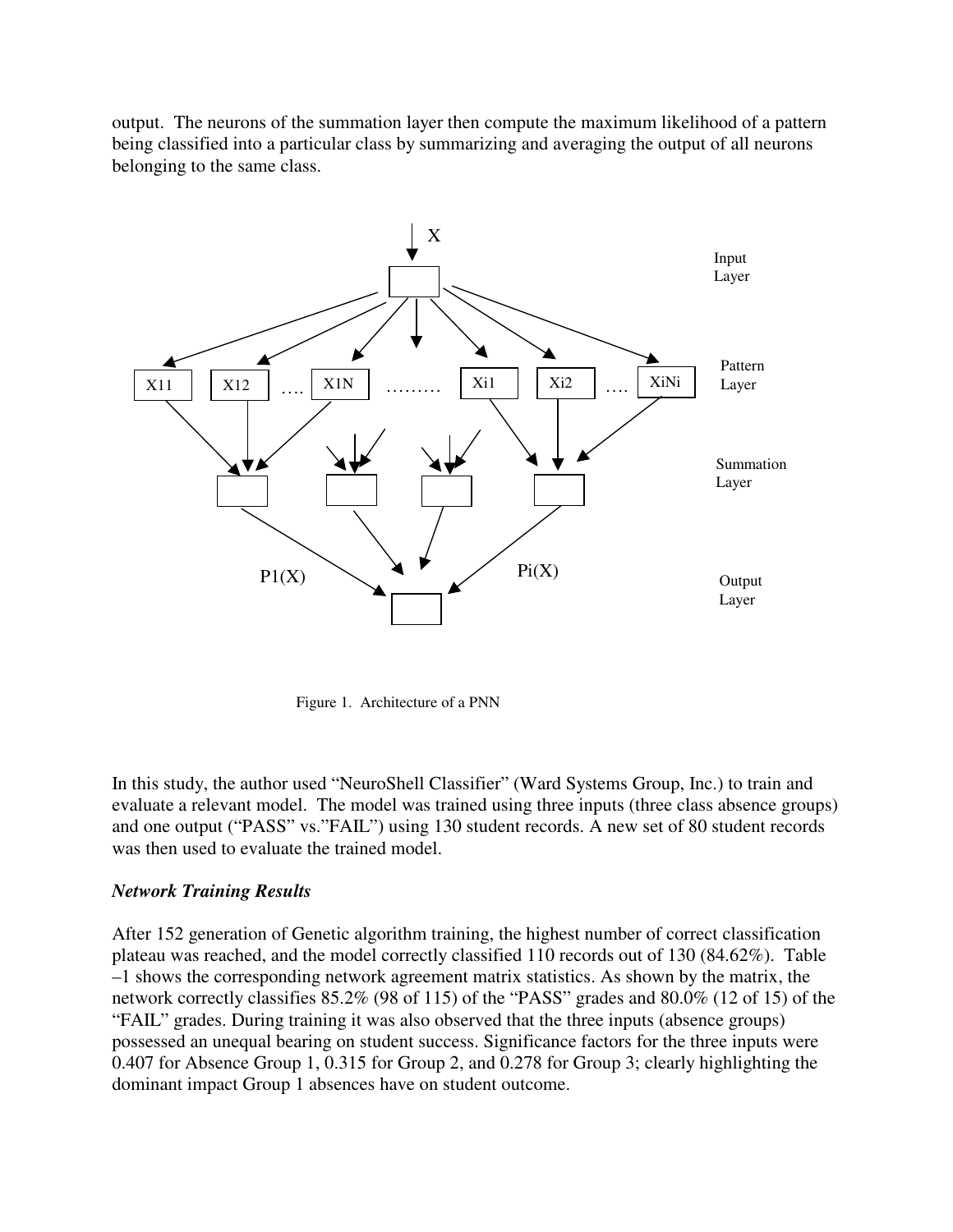Figure 2 shows the Receiver Operating Characteristic (ROC) curves for the network classifications of "PASS" and "FAIL". In the ROC curve the true positive rate (Sensitivity) is plotted as a function of the false positive rate (100-Specificity) for different cut-off points. Each point on the ROC plot represents a sensitivity/specificity pair corresponding to a particular classification threshold. The area under the ROC curve measures the accuracy of the test. An area of 1.0 represents a perfect test; an area of 0.5 represents a worthless test. The area under the current study's ROC was 0.8351, indicating a suitable test.

|                      | Actual "FAIL" | Actual "PASS" | Total |
|----------------------|---------------|---------------|-------|
| Classified as "FAIL" |               |               | 29    |
| Classified as "PASS" |               | 98            | 101   |
| Total                |               | 115           | 130   |
| True-pos. ratio      | 0.8           | 0.8522        |       |
| True-neg. ratio      | 0.8522        | 0.8           |       |
| Sensitivity          | 80.0%         | 85.22%        |       |
| Specificity          | 85.22%        | 80.0%         |       |

Table 1. Agreement Matrix Statistics – Network Training Phase



Figure 2. ROC Network Training Curve – True-Positive vs. False-Positive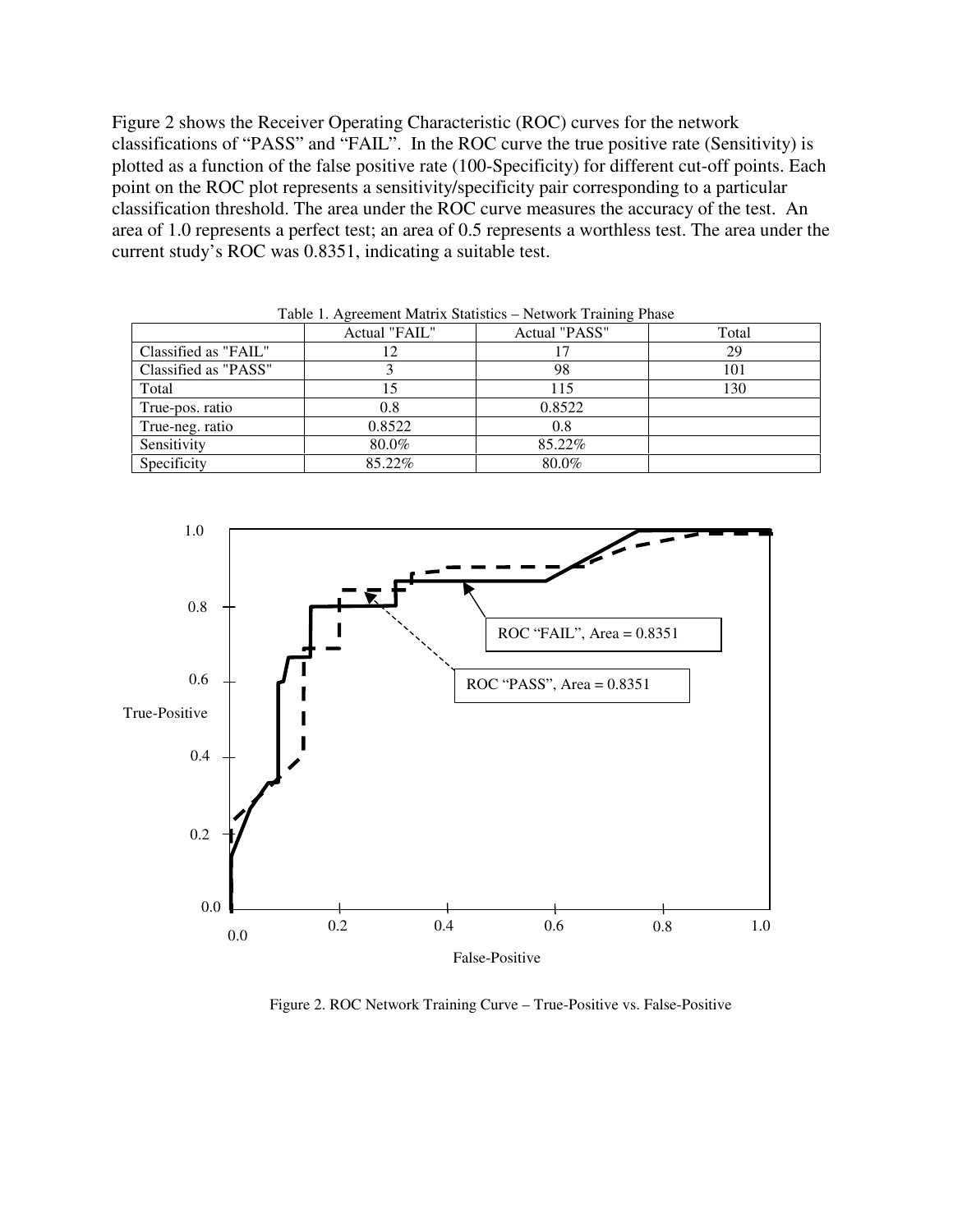### *Network Evaluation Results*

The trained network model was then evaluated using a new set of 80 students' attendance records for its ability to predict future grade performances. The trained network model correctly classified 66 records out of 80 (82.50 %). Table  $-2$  shows the network agreement matrix statistics.

Figure 3 shows the Receiver Operating Characteristic (ROC) curves for the network evaluation phase. The area under the ROC of 0.7240 represents a fairly acceptable agreement between the actual and network predicted student performance.

|                      | Actual "FAIL" | Actual "PASS" | Total |
|----------------------|---------------|---------------|-------|
| Classified as "FAIL" |               | 10            |       |
| Classified as "PASS" |               | 65            | 69    |
| Total                |               | 75            | 80    |
| True-pos. ratio      | 0.2           | 0.8667        |       |
| True-neg. ratio      | 0.8667        | 0.2           |       |
| Sensitivity          | 20.0%         | 86.67%        |       |
| Specificity          | 86.67%        | 20.0%         |       |

Table 2. Agreement Matrix Statistics – Network Evaluation Phase



Figure 3. ROC Network Evaluation Curve – True-Positive vs. False-Positive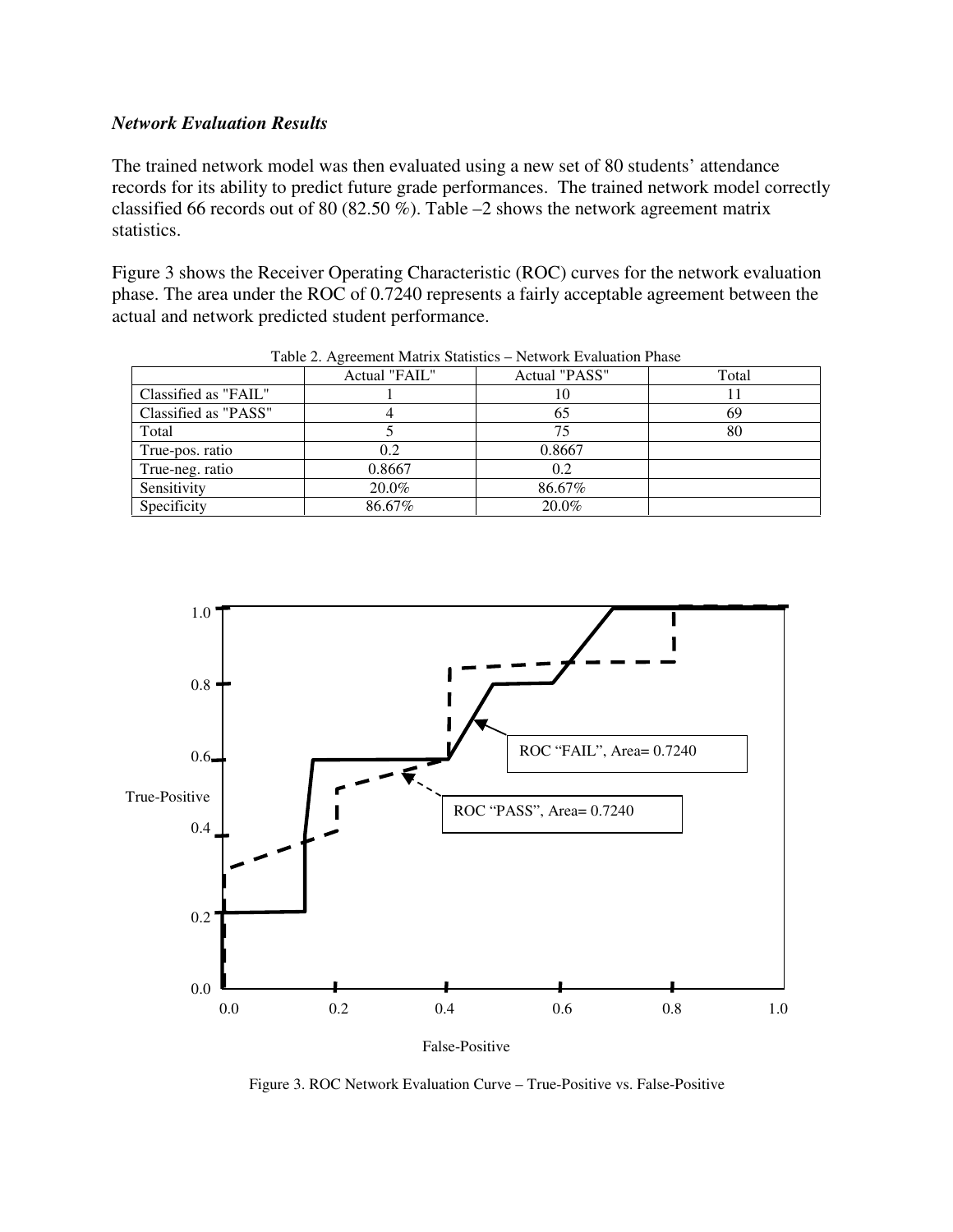# *Trained Network Use and Prediction of Typical PASS/FAIL*

Using the NeuroShell Fire Program (Ward Systems Group, Inc), the trained network model can be recalled for future analysis. Figure 4 shows the Input/Output screen. One can input class attendance records and assess the likelihood of future student successes based on anticipated attendance patterns. Table 3 shows a set of typical PASS/FAIL predictions. For example, in Line 1 (Table 3), if a student has a perfect class attendance record, his/her probability of passing the course is 74.7%. Line 5 shows that if a student were absent from the class 50% time in all three segments, his/her chance of passing the course would be only 21.2%. If a student were to miss 25% of class within each course segment as shown in Line 6, the student's margin for passing becomes very narrow (probability of PASS is 54.5%, probability of FAIL is 45.5%).

| NeuroShell Fire Program                                                  |                      |  |  |  |  |
|--------------------------------------------------------------------------|----------------------|--|--|--|--|
| Mode<br>Help<br>File                                                     |                      |  |  |  |  |
| Network filename: C:\nsumer2010spring2010fall2009passfail.net<br>Browse. |                      |  |  |  |  |
| Classifier net, Genetic type, 3 inputs, 2 categories                     |                      |  |  |  |  |
| Enhanced generalization: $\nabla$                                        |                      |  |  |  |  |
| <b>Manual mode</b>                                                       |                      |  |  |  |  |
| Input values:                                                            |                      |  |  |  |  |
| Abs(2)<br>Abs(1)<br>Abs(3)                                               |                      |  |  |  |  |
| 0.25<br>.25<br>.25                                                       |                      |  |  |  |  |
|                                                                          |                      |  |  |  |  |
|                                                                          |                      |  |  |  |  |
| <b>Network prediction:</b>                                               | <b>Clear All</b>     |  |  |  |  |
| P("FAIL")   P("PASS")<br>Winner                                          |                      |  |  |  |  |
| 0.455<br>0.545<br>"PASS"                                                 | <b>Missing value</b> |  |  |  |  |
|                                                                          | Predict              |  |  |  |  |
| $\Box$ Write automatically to log-file                                   |                      |  |  |  |  |
| Log filename: C:\umer2010spring2010fall2009passfail.log                  | Edit log-file        |  |  |  |  |
|                                                                          |                      |  |  |  |  |

Figure 4. Trained Network Use – Input/output Screen

| $10010$ $\sigma$ , $1000$ $\sigma$ and $1000$ |        |        |        |       |                       |             |  |
|-----------------------------------------------|--------|--------|--------|-------|-----------------------|-------------|--|
| Line                                          | Abs(1) | Abs(2) | Abs(3) |       | P("FAIL")   P("PASS") | Winner      |  |
|                                               |        |        |        | 0.253 | 0.747                 | <b>PASS</b> |  |
|                                               |        |        |        | 0.954 | 0.046                 | <b>FAIL</b> |  |
|                                               |        |        |        | 0.303 | 0.697                 | <b>PASS</b> |  |
|                                               |        |        |        | 0.480 | 0.520                 | <b>PASS</b> |  |
|                                               | 0.50   | 0.50   | 0.50   | 0.788 | 0.212                 | <b>FAIL</b> |  |
|                                               | 0.25   | 0.25   | 0.25   | 0.455 | 0.545                 | <b>PASS</b> |  |

Table 3. Pass/Fail Prediction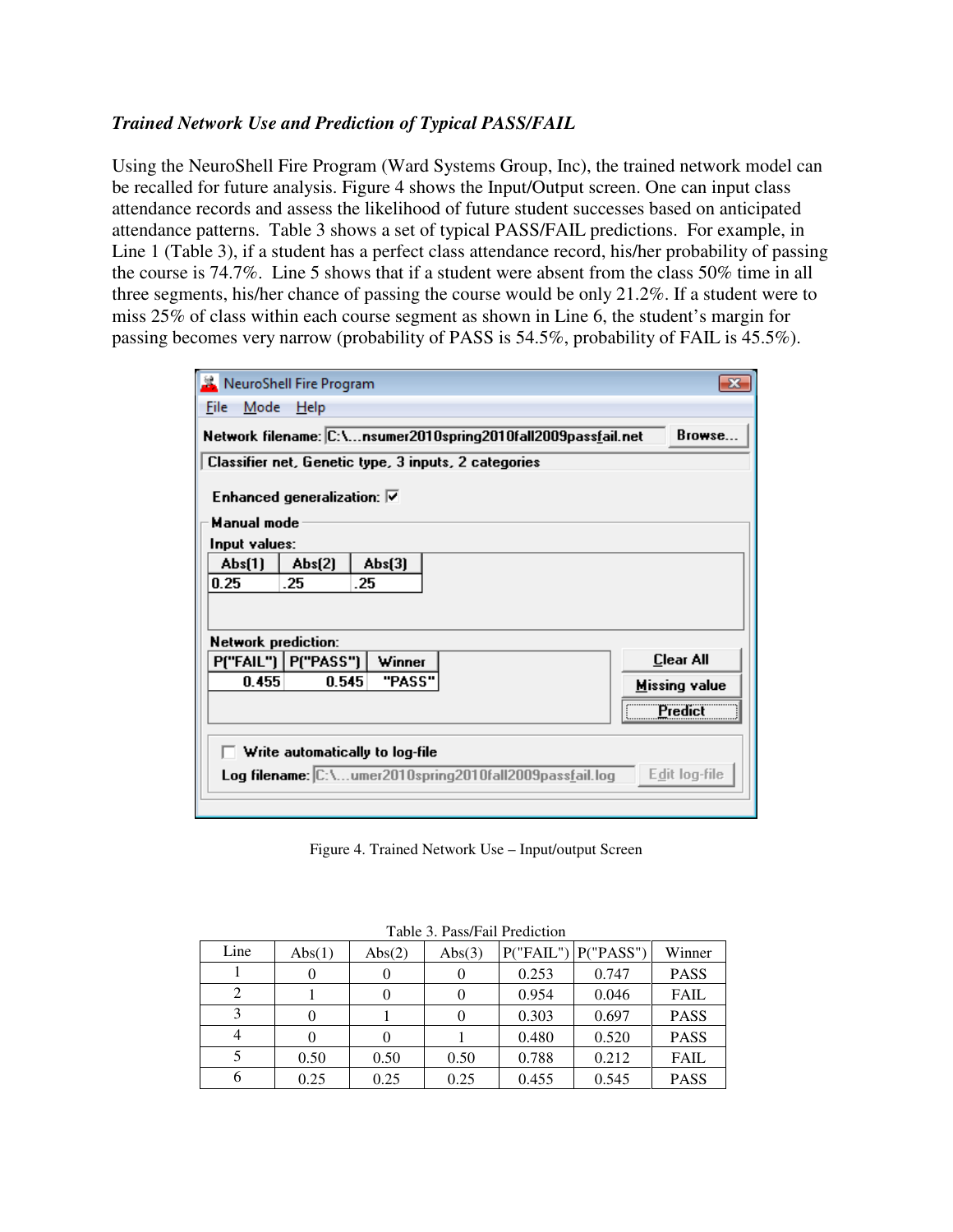### **Conclusions**

A Probabilistic Neural Net (PNN) based Genetic Algorithm model was trained to classify the pass/fail patterns of 130 students' class attendance records and their grade performance in a structural systems course taught by the author. Absence records were divided into three groups following the course exam schedule. The importance/weight of students' absence sequences on their grade performance was also determined. It was found that attendance in the early phases of the semester had the most significant bearing on final performance. The trained network model was then validated for its predictive capability using a new set of 80 students' attendance records. The area under the Receiver Operating Characteristic (ROC) curves for both network training and evaluation phases indicated satisfactory agreement between actual and network predicted student performance. The study shows the ease by which a trained network can be used to correlate and predict the likelihood of students' academic success on the basis of quantifiable sets of external factors.

# **Lesson learned and Future Study**

The study found that the consistent class attendance is a key factor in the academic success of students, and class absenteeism negatively impacts students' ultimate course results. The results of this study can be used to demonstrate to new students the importance of class attendance, and motivate them not to miss classes in order to be successful in the course. The present study also found that attendance within the first of the three phases of the semester had the most significant bearing on the final performance. In order to make all the phases with nearly equal importance/weight, the author has divided the entire course into four segments with more or less equal amount of course contents, and has been offering since last year.

In the present study, the PNN model was trained to classify the correlation between student performance (PASS/FAIL) and the external factors (three groups of class absence record for entire semester). The grades, "A", "B" and "C" were considered as "PASS", and grades, "D" and "F" as "FAIL". The author believes that the PNN model can be improved to allow predictions at the level of grades - A, B, C, D, and F. To improve the model, the author will be considering in future research additional inputs, such as students past grades on prerequisite courses (Structure I, Mathematics, Physics).

# **References**

- 1. Park, K.H., & Kerr, P. (1990). Determinants of Academic Performance: A Multinomial Logit Approach. *Journal of Economic Education 21*, 101-111.
- 2. Romer, D. (1993). Do Students Go to Class? Should They? *Journal of Economic Perspectives 7,* 167-174.
- 3. Devadoss, S., & Foltz, J. (1996). Evaluation of Factors Influencing Student Class Attendance and Performance. *American Journal of Agricultural Economics 78*, 499-507.
- 4. Brocato, J., (1989). How much does coming to class matter? Some evidence of class attendance and grade performance. *Educational Research Quarterly, 13(3),* 2-6.
- *5.* Moore, R. (2005). Attendance: Are penalties more effective then rewards? *Journal of Developmental Education, 29(2),* 26-32.